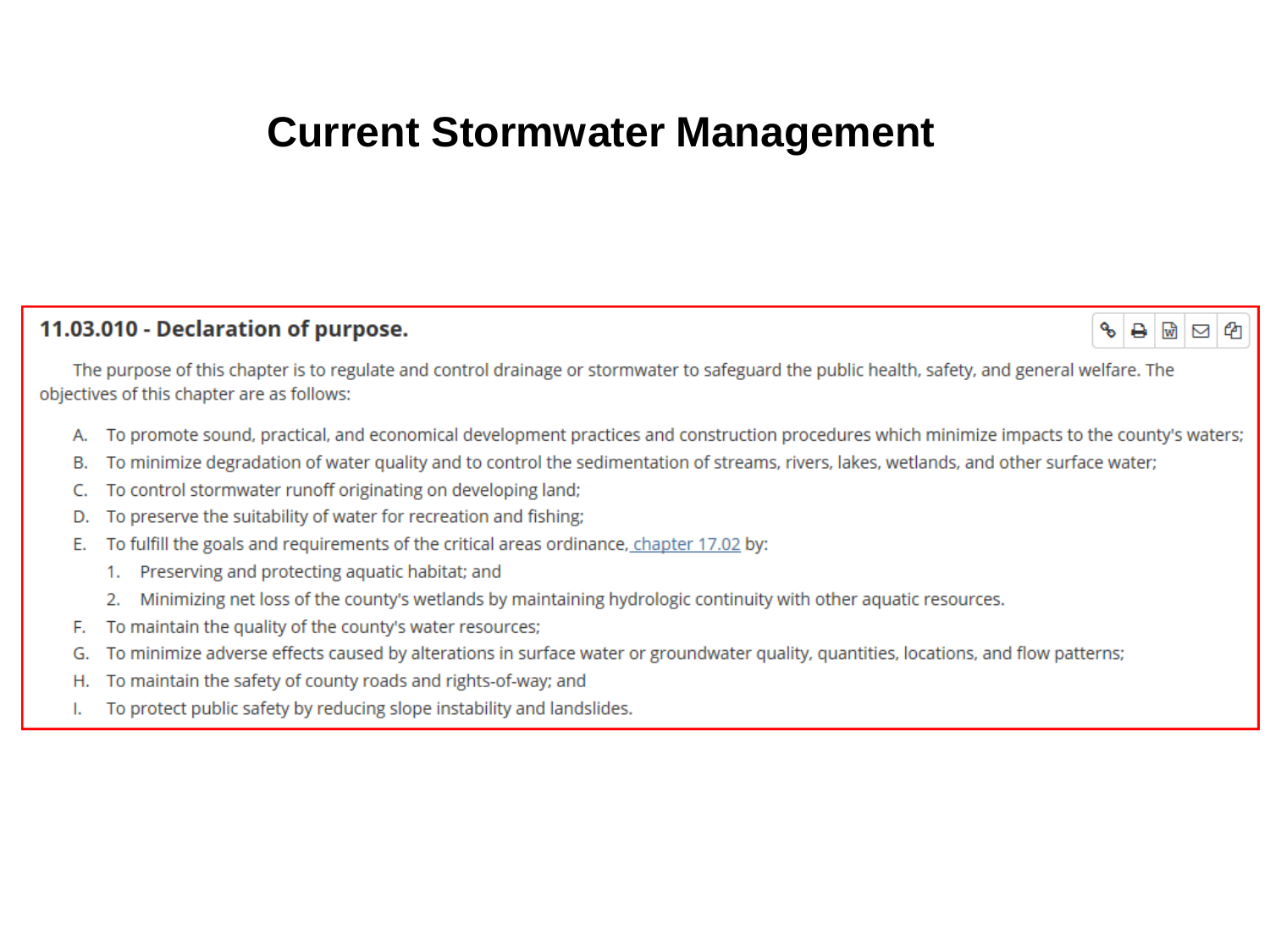# **Current Stormwater Policy**

Review drainage plans to confirm compliance with County code for development in

1) Critical drainage areas\*

2) Areas or development that may affect a critical area

- Aquifer recharge
- Geologically unstable
- Wetlands
- Fish and Wildlife Habitat Conservation Area
- Flood hazard

#### 3) Major developments (>5000 sq ft of impervious surface)

- A. Areas sensitive to the effects of construction or development as evidenced by severe flooding, drainage, and/or erosion/sedimentation conditions, which have resulted or will result from the cumulative impacts of development and urbanization; or
- B. Areas that discharge to a receiving water that has a documented water quality problem and has been designated a water quality sensitive area as defined herein: or
- C. Areas where the need for additional stormwater control measures have been identified through a basin plan, watershed ranking process, or through Growth Management Act planning.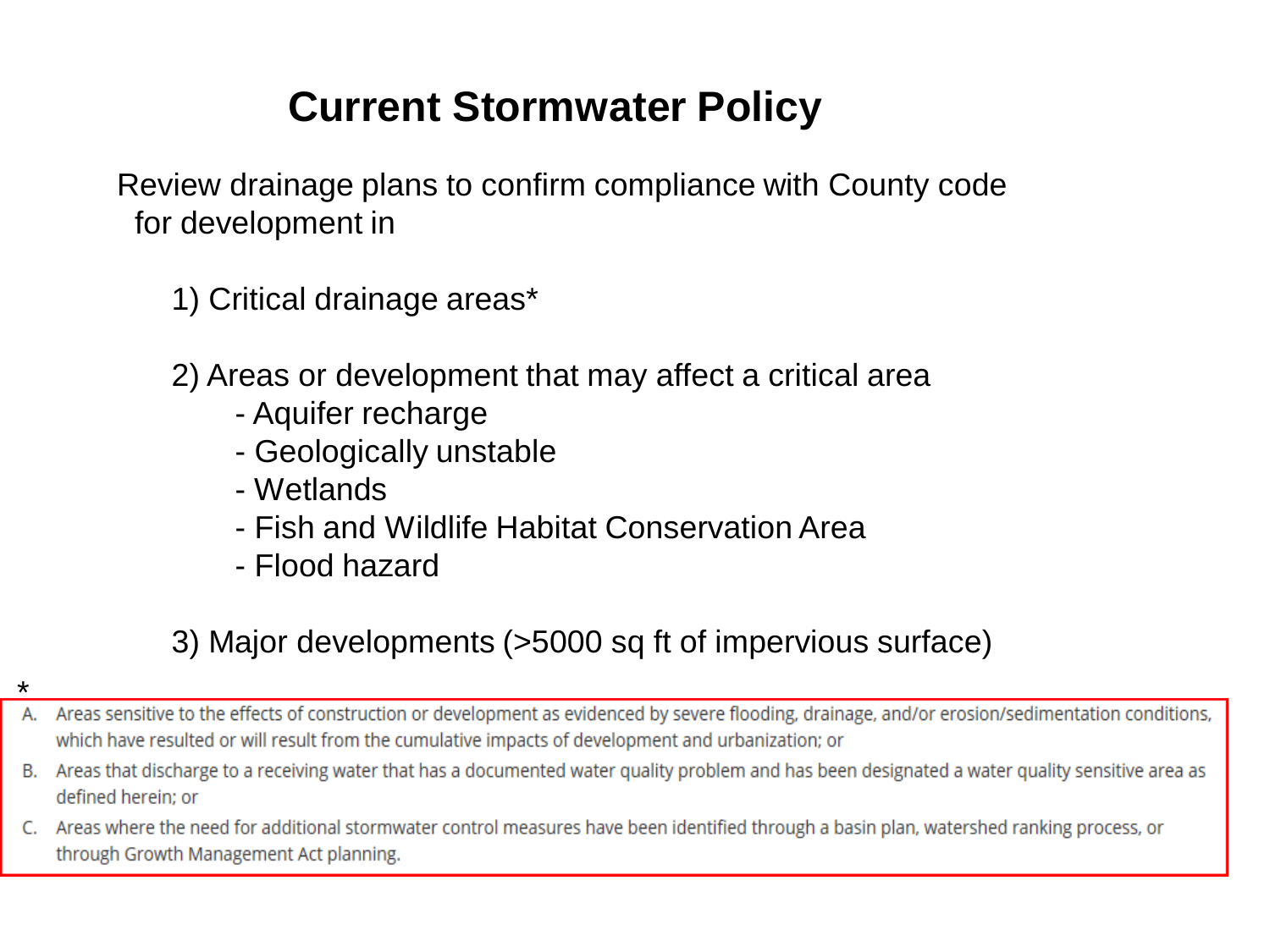### **Low Impact Development**

- Combines a functional site design with pollution prevention measures to compensate for development effects on hydrology and water quality.
- Attempts to maintain the predevelopment runoff volume, peak runoff rates, and frequency to mimic predevelopment runoff conditions.
- Manages stormwater in small, cost-effective landscape features rather than being conveyed and managed in large, costly pond facilities located at the bottom of drainage sites.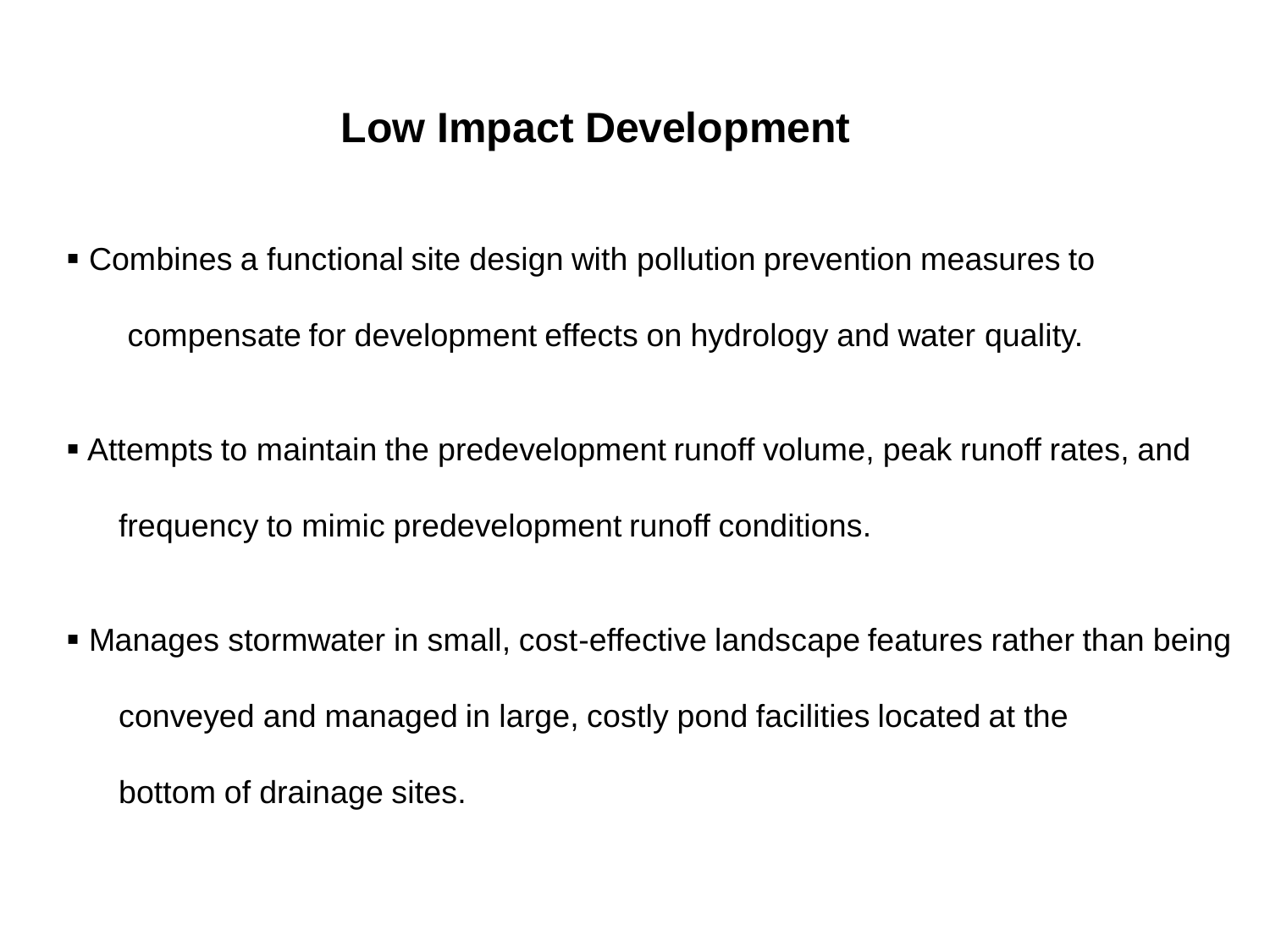## **Advantages of Low Impact Development (LID)**

LID has a number of advantages over conventional stormwater management practices. LID can reduce or eliminate the need for larger detention ponds and flood controls. It also reduces pollutant loading to receiving waters as well as stream bank erosion associated with peak flows. LID also can provide a visual amenity in developments and allow more flexible site layouts. LID can cost less than conventional techniques.

Finally, LID provides superior groundwater recharge.

From EPA 901-F-09-003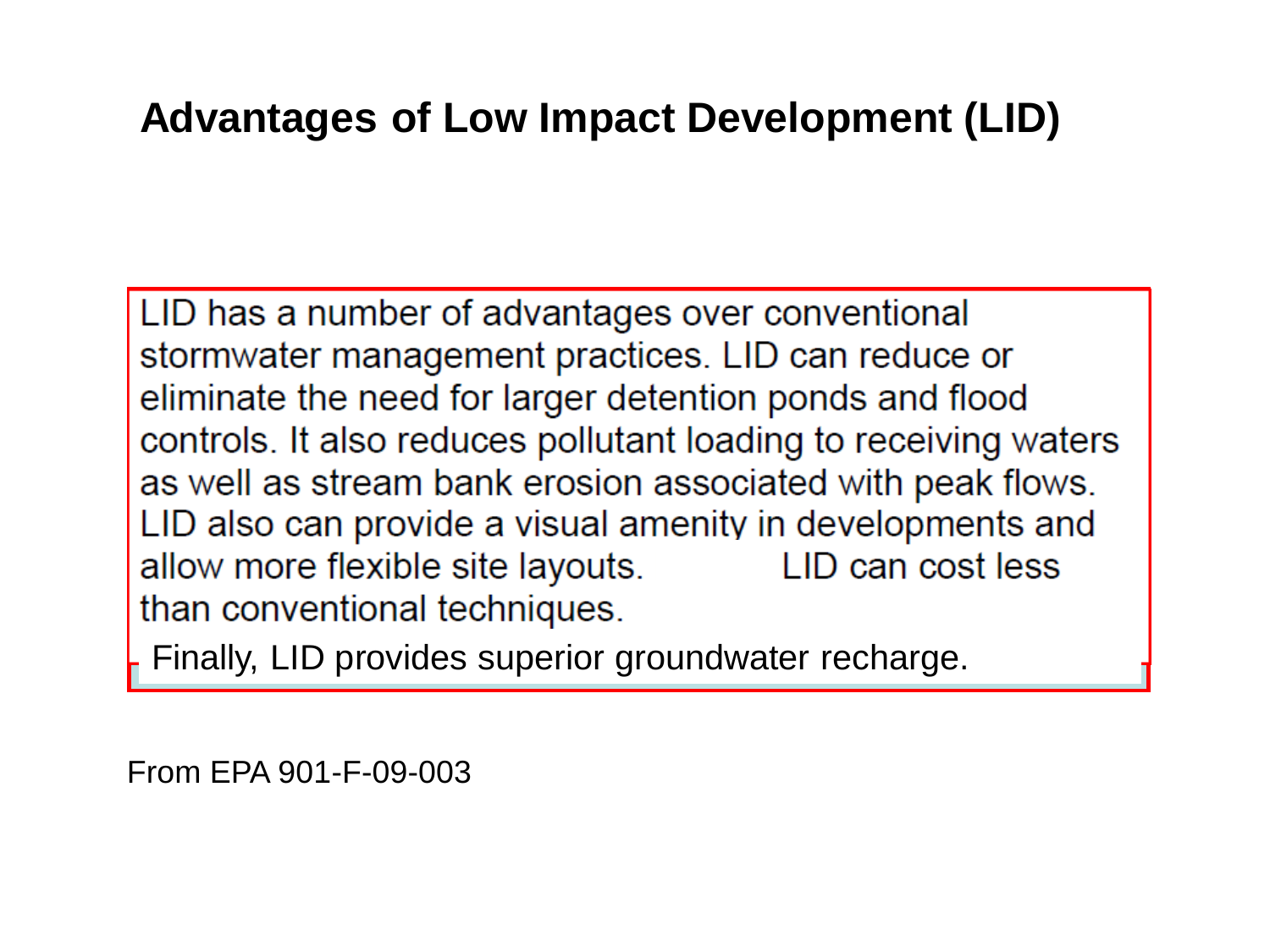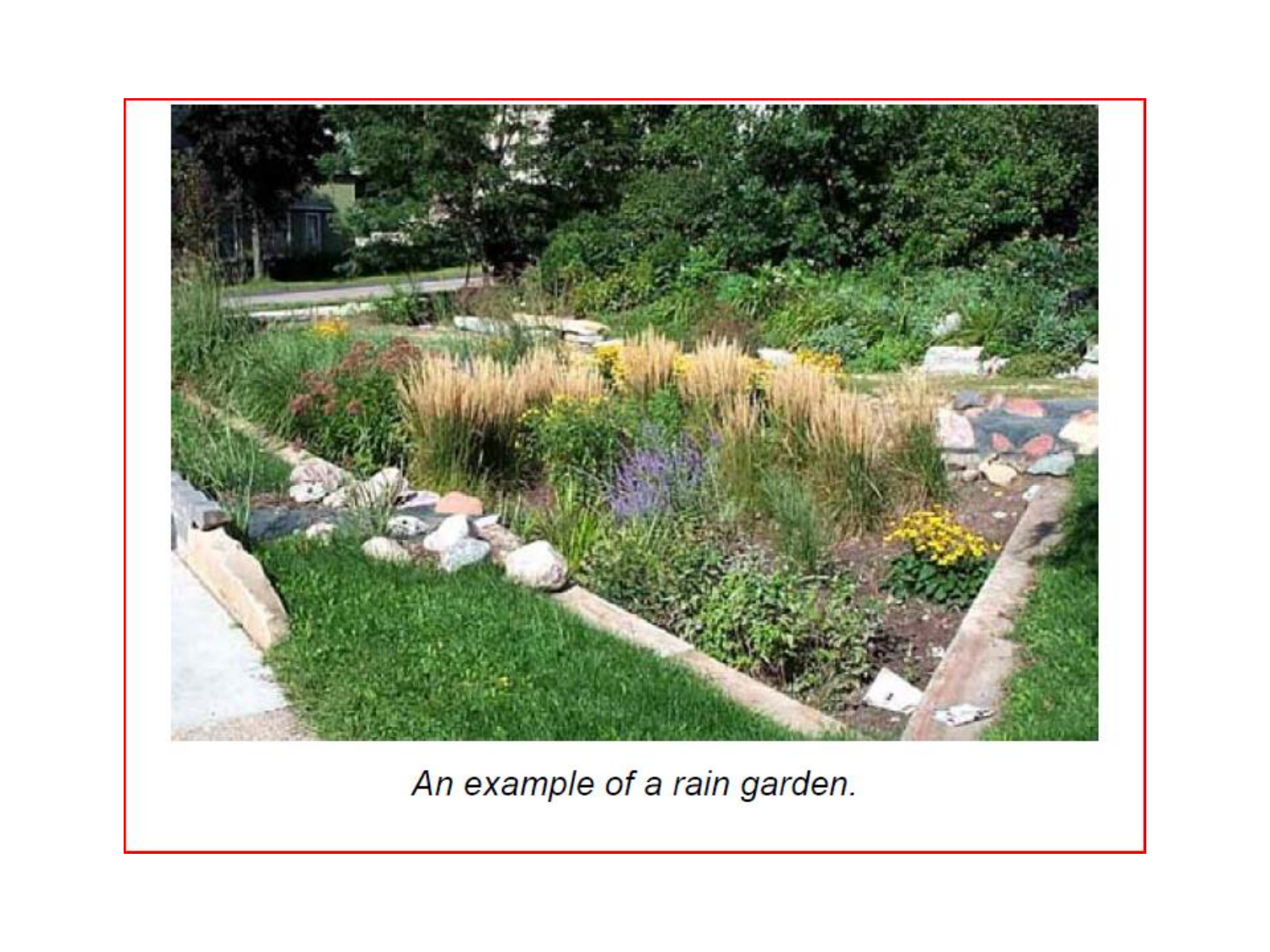

Low impact cluster design subdivision. (Source: Massachusetts **Executive Office of Energy and Environmental Affairs)**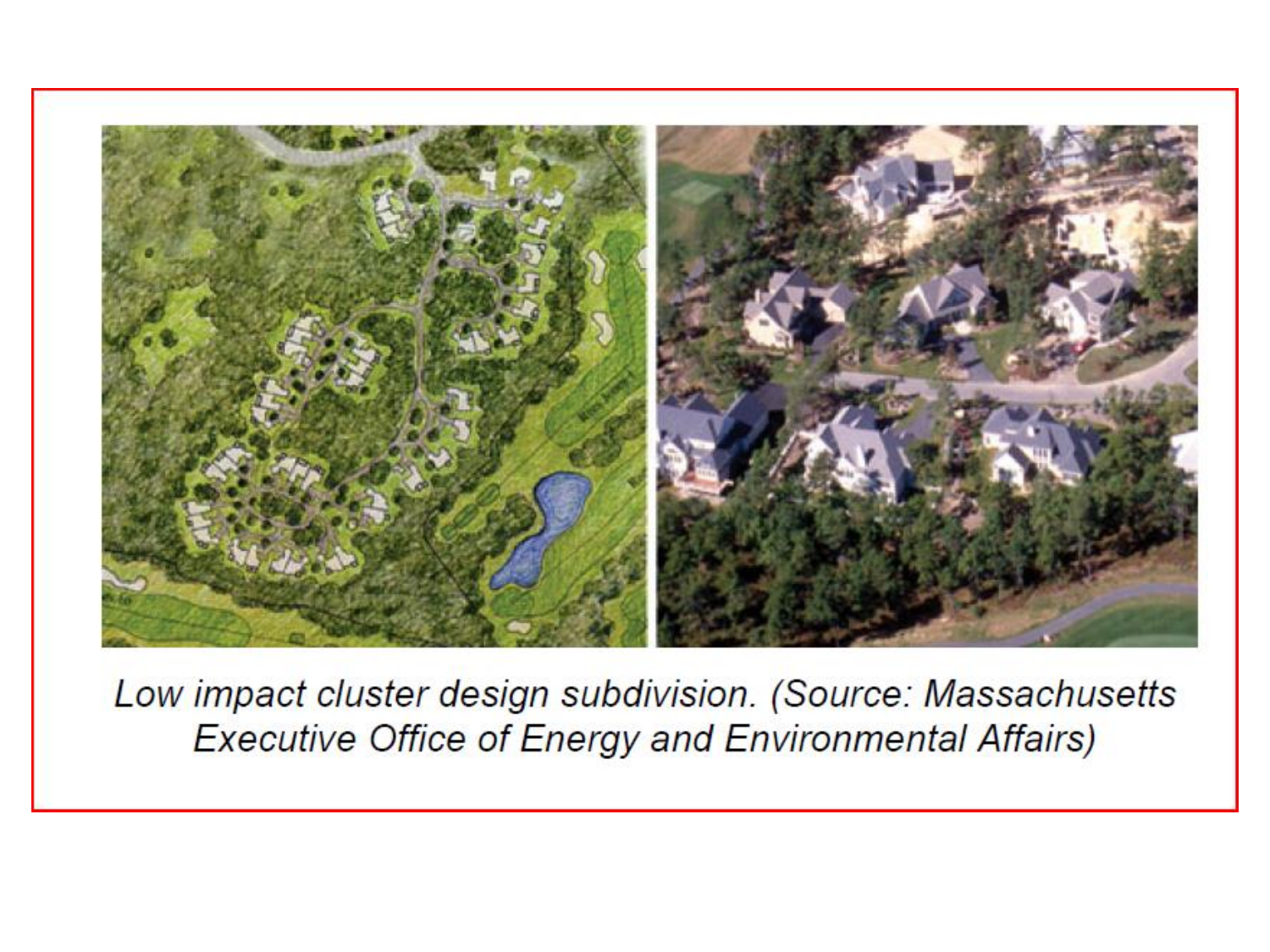## **Cost Comparison of LID to Conventional Development**

| <b>Project</b>                                    | <b>Conventional</b><br>development<br>cost<br>(estimated) | <b>Actual LID</b><br>cost | Cost<br>difference | <b>Percentage</b><br>difference |
|---------------------------------------------------|-----------------------------------------------------------|---------------------------|--------------------|---------------------------------|
| $2nd$ Avenue<br><b>SEA Street,</b><br>Seattle, WA | \$868,803                                                 | \$651,548                 | \$217,255          | 25%                             |
| Auburn<br>Hills, WI                               | \$2,360,385                                               | \$1,598,989               | \$761,396          | 32%                             |
| <b>Bellingham</b><br>City Hall,<br><b>WA</b>      | \$27,600                                                  | \$5,600                   | \$22,000           | 80%                             |
| <b>Bellingham</b><br>Donovan<br>Park, WA          | \$52,800                                                  | \$12,800                  | \$40,000           | 76%                             |
| Gap Greek,<br>AR                                  | \$4,620,360                                               | \$3,942,100               | \$678,500          | 15%                             |
| Garden<br>Valley, WA                              | \$324,400                                                 | \$260,700                 | \$63,700           | 20%                             |
| Kensington<br>Estates,<br><b>WA</b>               | \$765,700                                                 | \$1,502,900               | (\$737,200)        | $-96%$                          |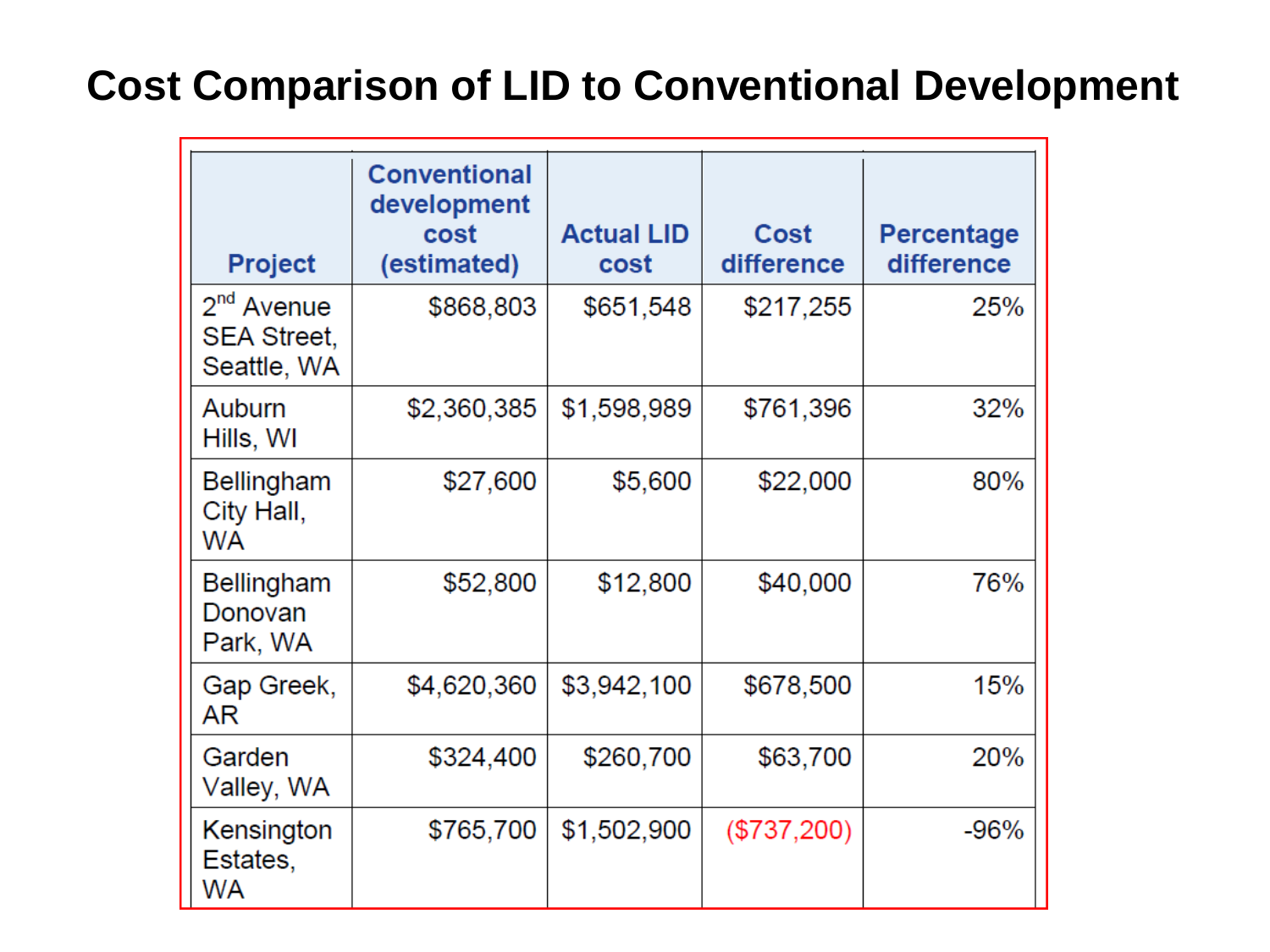### **Low Impact Development Today in Island County**

- **Island County does not require LID**
- **IC code (Chapter 11.03 Stormwater and Surface Water) defines LID and offers it as an option**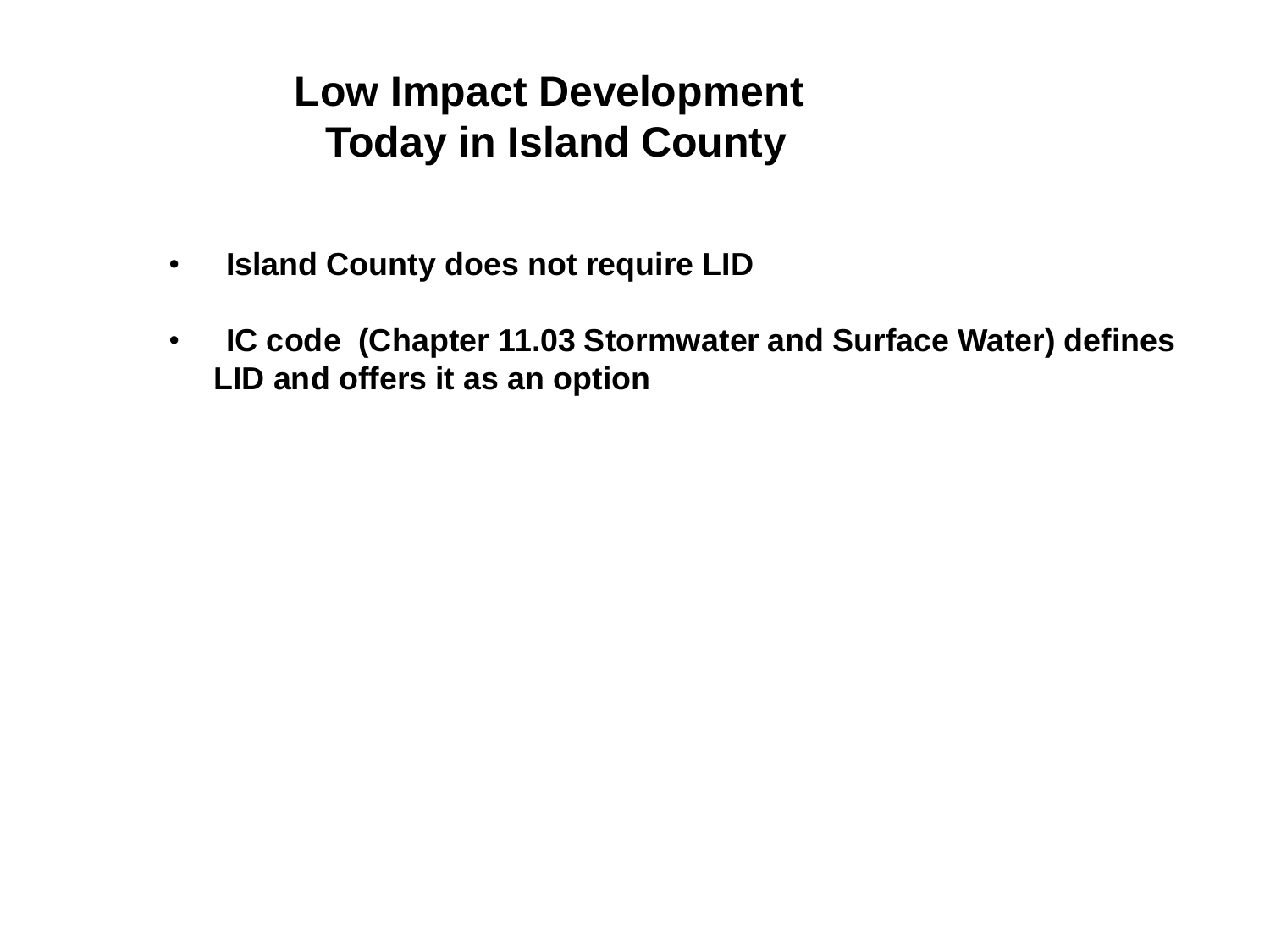## **Low Impact Development History**

- **2005 IC Water Resource Management Plan identified as a High Priority Groundwater Recharge/Low Impact Development**
- **2007 Camano Island Non-Point Prevention Plan identified LID implementation as a high priority**
- **2010 The Clean Water Utility identified LID as a Phase 2 task but the task is not well defined**
- **2017 Phase 2 is still not implemented**